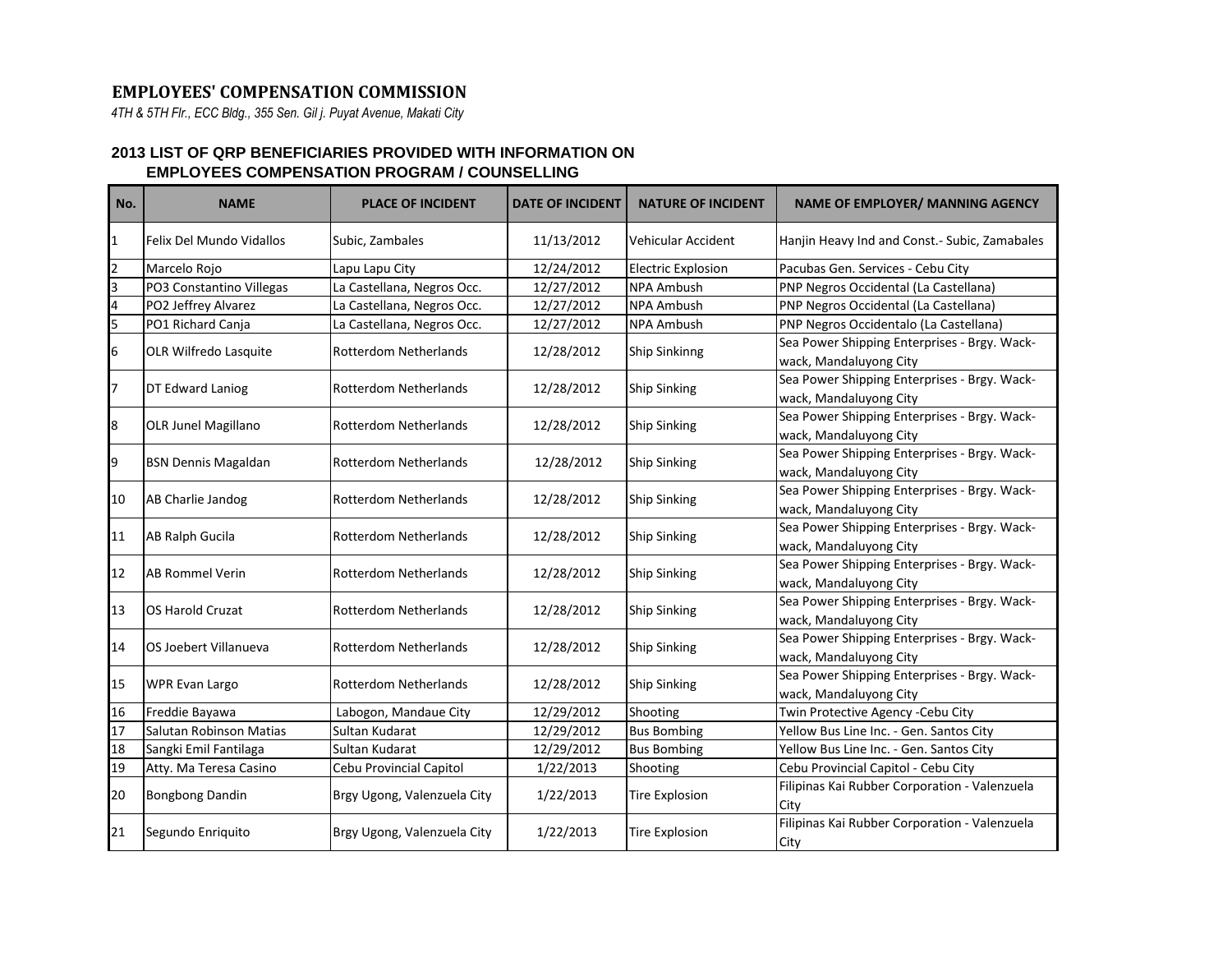| No. | <b>NAME</b>              | <b>PLACE OF INCIDENT</b>    | <b>DATE OF INCIDENT</b> | <b>NATURE OF INCIDENT</b>                     | <b>NAME OF EMPLOYER/ MANNING AGENCY</b>                            |
|-----|--------------------------|-----------------------------|-------------------------|-----------------------------------------------|--------------------------------------------------------------------|
| 22  | Neddy Espenueva          | Brgy Ugong, Valenzuela City | 1/22/2013               | <b>Tire Explosion</b>                         | Filipinas Kai Rubber Corporation - Valenzuela<br>City              |
| 23  | Reynaldo Espinosa        | Brgy Ugong, Valenzuela City | 1/22/2013               | Tire Explosion                                | Filipinas Kai Rubber Corporation - Valenzuela<br>City              |
| 24  | <b>Faustino Valencia</b> | UP Campus, Quezon City      | 1/28/2013               | <b>Improvised Explosive</b><br>Device         | UP Maintenance Office - Dilaman, QC                                |
| 25  | Reynaldo Natividad       | UP Campus, Quezon City      | 1/28/2013               | <b>Improvised Explosive</b><br>Device         | UP Maintenance Office - Dilaman, QC                                |
| 26  | Jenny San Miguel Luna    | Subic                       | 1/31/2013               | Run Over by Forklift                          | Hanjin Heavy Ind and Const. - Subic, Zambales                      |
| 27  | Ivan Soledad             | Kamias, Quezon City         | 2/2/2013                | Scaffold Accident and<br>Electrocution        | Emmanuel Ahorro Silvestre Const. Builders -<br>Quezon City         |
| 28  | <b>Berlin Asuncion</b>   | Kamias, Quezon City         | 2/2/2013                | Scaffold Accident and<br>Electrocution        | Emmanuel Ahorro Silvestre Const. Builders -<br>Quezon City         |
| 29  | <b>Rommel Peseto</b>     | Kamias, Quezon City         | 2/2/2013                | <b>Scaffold Accident and</b><br>Electrocution | Emmanuel Ahorro Silvestre Const. Builders -<br>Quezon City         |
| 30  | John Montero             | Albay                       | 2/2/2013                | <b>Fire Explosion</b>                         | Goodfound Cement Corporation- Camalig, Albay                       |
| 31  | Jojo Palermo             | Albay                       | 2/2/2013                | Fire Explosion                                | Goodfound Cement Corporation- Camalig, Albay                       |
| 32  | Gregorio Ricalde         | Pililla , Rizal             | 2/3/2013                | Scaffold Accident                             | East West Works and Ind. Services Inc. - Calaca<br><b>Batangas</b> |
| 33  | Jeffrey Sinag            | Pililla, Rizal              | 2/3/2013                | <b>Scaffold Accident</b>                      | East West Works and Ind. Services Inc. - Calaca<br>Batangas        |
| 34  | Antonio Manguera         | Pililla, Rizal              | 2/3/2013                | <b>Scaffold Accident</b>                      | East West Works and Ind. Services Inc. - Calaca<br>Batangas        |
| 35  | <b>Edward Fidel</b>      | Pililla, Rizal              | 2/3/2013                | <b>Scaffold Accident</b>                      | East West Works and Ind. Services Inc. - Calaca<br><b>Batangas</b> |
| 36  | <b>Robert Mesias</b>     | Pililla, Rizal              | 2/3/2013                | <b>Scaffold Accident</b>                      | East West Works and Ind. Services Inc. - Calaca<br>Batangas        |
| 37  | Dennis Valdez            | Pililla, Rizal              | 2/3/2013                | <b>Scaffold Accident</b>                      | East West Works and Ind. Services Inc. - Calaca<br>Batangas        |
| 38  | <b>Ruel Gambuta</b>      | Pililla, Rizal              | 2/3/2013                | <b>Scaffold Accident</b>                      | East West Works and Ind. Services Inc. - Calaca<br><b>Batangas</b> |
| 39  | Marlon Buhay             | Pililla, Rizal              | 2/3/2013                | Scaffold Accident                             | East West Works and Ind. Services Inc. - Calaca<br><b>Batangas</b> |
| 40  | Dennis Villena           | Pililla, Rizal              | 2/3/2013                | <b>Scaffold Accident</b>                      | East West Works and Ind. Services Inc. - Calaca<br>Batangas        |
| 41  | Francis Arojado          | Pililla, Rizal              | 2/3/2013                | Scaffold Accident                             | East West Works and Ind. Services Inc. -Calaca<br><b>Batangas</b>  |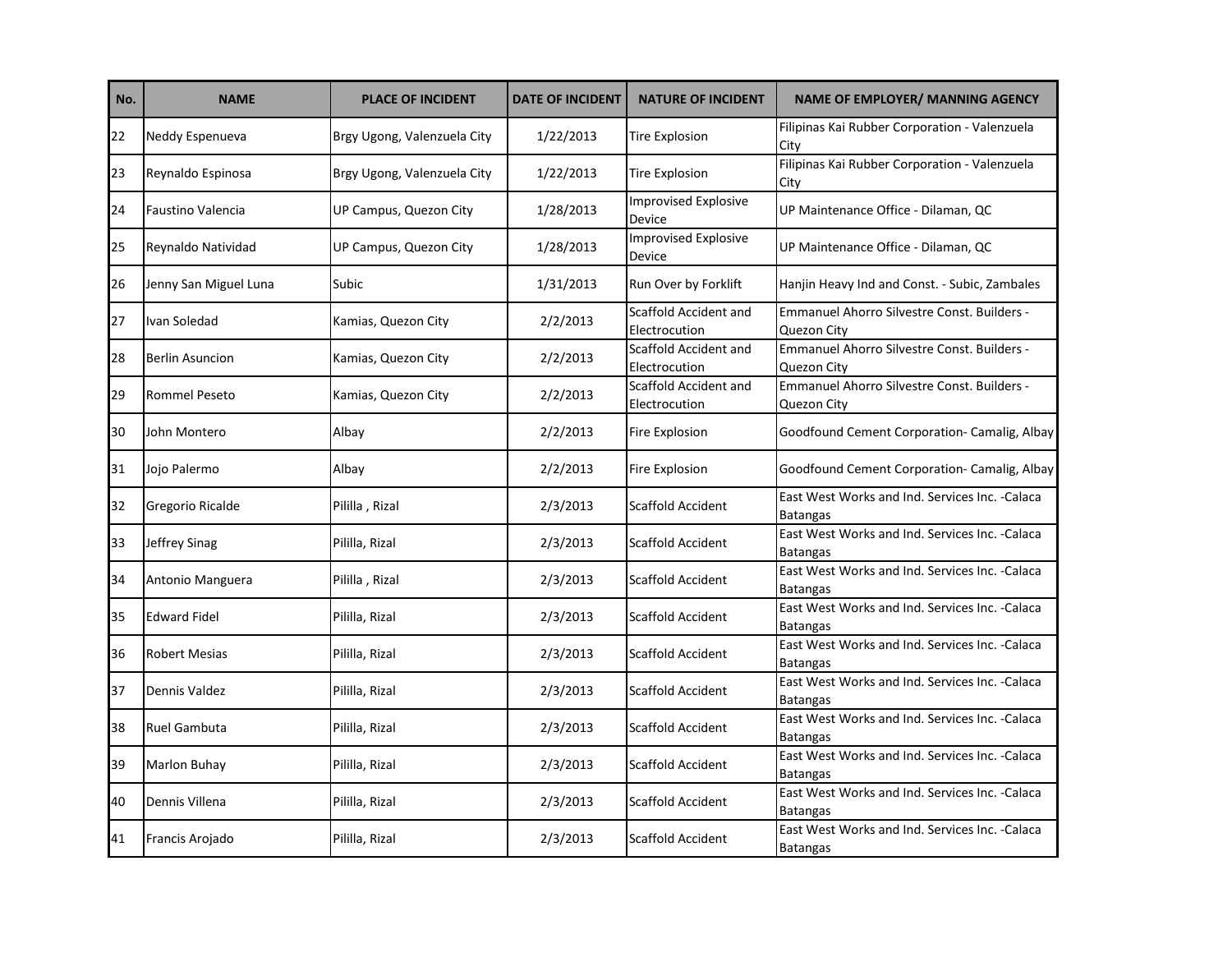| No. | <b>NAME</b>              | <b>PLACE OF INCIDENT</b>          | <b>DATE OF INCIDENT</b> | <b>NATURE OF INCIDENT</b>        | <b>NAME OF EMPLOYER/ MANNING AGENCY</b>                            |
|-----|--------------------------|-----------------------------------|-------------------------|----------------------------------|--------------------------------------------------------------------|
| 42  | Jonathan Arevalo         | Pililla, Rizal                    | 2/3/2013                | <b>Scaffold Accident</b>         | East West Works and Ind. Services Inc. - Calaca<br><b>Batangas</b> |
| 43  | Christopher Baun         | Pililla, Rizal                    | 2/3/2013                | Scaffold Accident                | East West Works and Ind. Services Inc. - Calaca<br>Batangas        |
| 44  | Tereso Esguerra          | Pililla, Rizal                    | 2/3/2013                | <b>Scaffold Accident</b>         | East West Works and Ind. Services Inc. - Calaca<br><b>Batangas</b> |
| 45  | Rogelio Carigma          | Pililla, Rizal                    | 2/3/2013                | Scaffold Accident                | East West Works and Ind. Services Inc. - Calaca<br>Batangas        |
| 46  | Dualberto Rodriguez      | Pililla, Rizal                    | 2/3/2013                | <b>Scaffold Accident</b>         | East West Works and Ind. Services Inc. - Calaca<br><b>Batangas</b> |
| 47  | Almario Rivera           | Pililla, Rizal                    | 2/3/2013                | <b>Scaffold Accident</b>         | East West Works and Ind. Services Inc. - Calaca<br><b>Batangas</b> |
| 48  | <b>Benedicto Batain</b>  | Pililla, Rizal                    | 2/3/2013                | Scaffold Accident                | East West Works and Ind. Services Inc. - Calaca<br><b>Batangas</b> |
| 49  | Jonathan Aripal          | Mandaue City                      | 2/3/2013                | Electrocution                    | Jodan Electrical Services - Mandaue City                           |
| 50  | <b>Rene Mabilog</b>      | Cebu City                         | 2/9/2013                | Motorcycle Accident              | Japan Intertrade Call Center - Cebu City                           |
| 51  | Albert Barba             | <b>Batangas City</b>              | 2/12/2013               | Electrocution in<br>construction | Asia Structural Developer Corporation -Gen.<br><b>Trias Cavite</b> |
| 52  | Lucio Quimson            | <b>Batangas City</b>              | 2/12/2013               | Electrocution in<br>construction | Asia Structural Developer Corporation -Gen.<br><b>Trias Cavite</b> |
| 53  | SPO 1 Ramon Lachica      | Mandalangan, Bacolod City         | 2/14/2013               | Motorcycle Accident              | PNP - Bakyas Training Center                                       |
| 54  | Rameses Bayoging         | Port og Zamboanga City            | 2/15/2013               | <b>Struck for a forklift</b>     | Negros Navigation Corp./2GO Inc. - Zamboanga<br>City               |
| 55  | Joffol Jumawan           | Cagayan de Oro City               | 2/19/2013               | <b>NPA Ambush</b>                | Kadre Security Agency - Cagayan de Oro City                        |
| 56  | <b>Franklin Millanes</b> | Cagayan de Oro City               | 2/19/2013               | <b>NPA Ambush</b>                | Kadre Security Agency - Cagayan de Oro City                        |
| 57  | Alfredo Neri             | Cagayan de Oro City               | 2/19/2013               | <b>NPA Ambush</b>                | Kadre Security Agency - Cagayan de Oro City                        |
| 58  | Jennylyn Lanturia        | Marcos Highway, Baguio City       | 2/21/2013               | Vehicular Accident               | Marinduque State College                                           |
| 59  | Mariel Mingi             | Marcos Highway, Baguio City       | 2/21/2013               | Vehicular Accident               | Marinduque State College                                           |
| 60  | Leopoldo Nana            | Marcos Highway, Baguio City       | 2/21/2013               | Vehicular Accident               | St. Barachiel Travel and Tours Agency                              |
| 61  | Carlo Pintor             | Marcos Highway, Baguio City       | 2/21/2013               | Vehicular Accident               | St. Barachiel Travel and Tours Agency                              |
| 62  | <b>PJ</b> Bautitsa       | Iglesia ni Cristo Compound,<br>QC | 2/22/2013               | Scafold Accident                 | PHILDIPHIL - Quezon City                                           |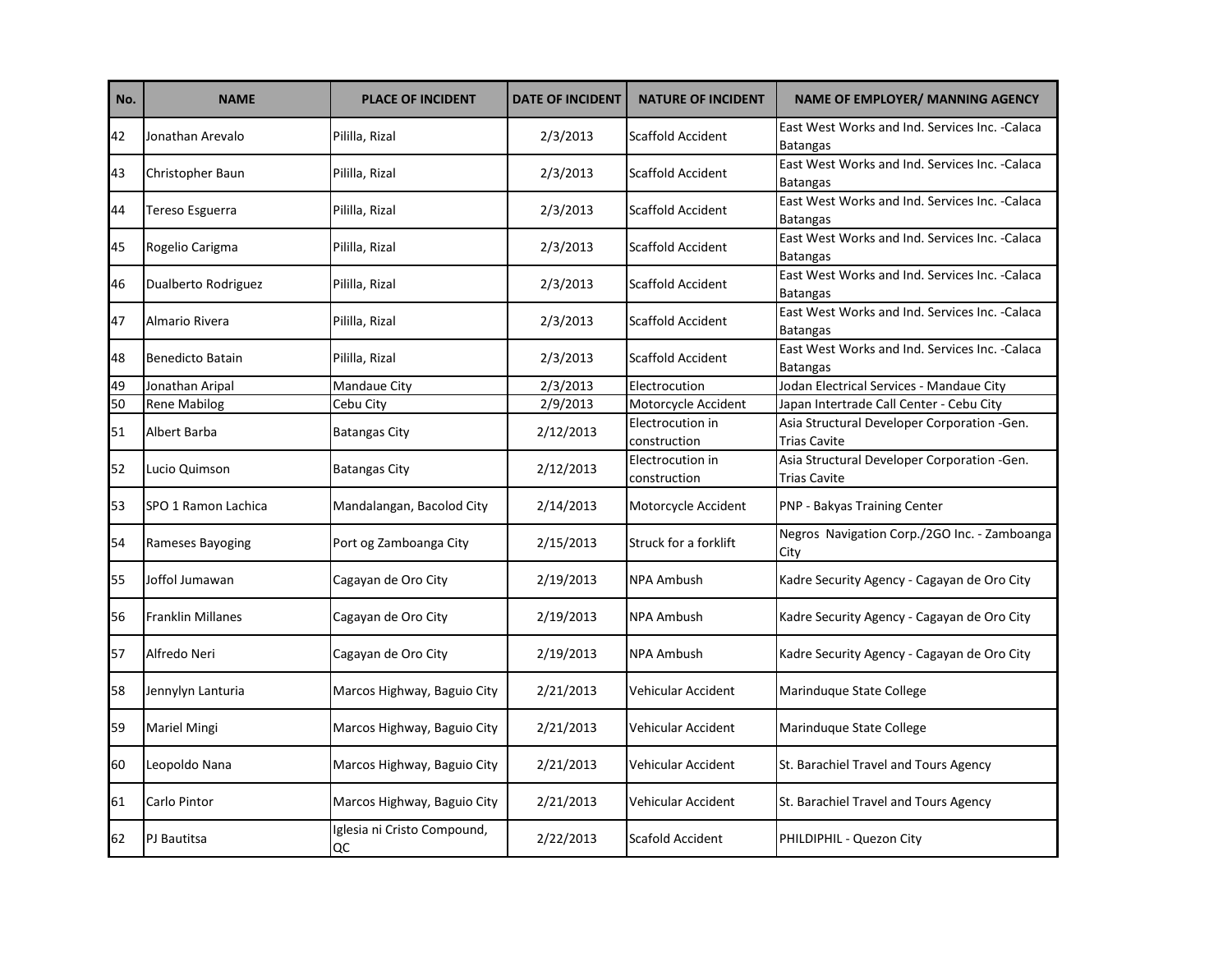| No. | <b>NAME</b>                  | <b>PLACE OF INCIDENT</b>          | <b>DATE OF INCIDENT</b> | <b>NATURE OF INCIDENT</b>         | <b>NAME OF EMPLOYER/ MANNING AGENCY</b>                             |
|-----|------------------------------|-----------------------------------|-------------------------|-----------------------------------|---------------------------------------------------------------------|
| 63  | Cresenciano Siltao Villaran  | Iglesia ni Cristo Compound,<br>QC | 2/22/2013               | <b>Scafold Accident</b>           | PHILDIPHIL - Quezon City                                            |
| 64  | PO3 Rodolfo Hijan            | <b>Negros Occidental</b>          | 2/23/2013               | Motorcycle Accident               | PNP - Negros Occidental                                             |
| 65  | <b>Ricky Capillan</b>        | Ilo- ilo City                     | 2/25/2013               | Workplace accident -<br>trippings | Golden Summit Agency - Ilo-ilo City                                 |
| 66  | <b>Bonifacio Polino</b>      | Ormoc City                        | 3/1/2013                | Landslide                         | JE Arradaza Conts. And Supply - Ormoc City,<br>Leyte                |
| 67  | Etcheld R. Dela Austria      | Ormoc City                        | 3/1/2013                | Landslide                         | JE Arradaza Conts. And Supply - Ormoc City,<br>Leyte                |
| 68  | Edgardo M. Cabarse           | Ormoc City                        | 3/1/2013                | Landslide                         | JE Arradaza Conts. And Supply - Ormoc City,<br>Leyte                |
| 69  | Bvelly C. Abella             | Ormoc City                        | 3/1/2013                | Landslide                         | JE Arradaza Conts. And Supply - Ormoc City,<br>Leyte                |
| 70  | Joel Milay                   | Ormoc City                        | 3/1/2013                | Landslide                         | JE Arradaza Conts. And Supply - Ormoc City,<br>Leyte                |
| 71  | <b>Marlon Buanghug</b>       | Ormoc City                        | 3/1/2013                | Landslide                         | JE Arradaza Conts. And Supply - Ormoc City,<br>Leyte                |
| 72  | Uldarico Taboranza           | Ormoc City                        | 3/1/2013                | Landslide                         | JE Arradaza Conts. And Supply - Ormoc City,<br>Leyte                |
| 73  | Abelardo B. Permangel        | Ormoc City                        | 3/1/2013                | Landslide                         | JE Arradaza Conts. And Supply - Ormoc City,<br>Leyte                |
| 74  | Alfredo R. Arbes             | Ormoc City                        | 3/1/2013                | Landslide                         | JE Arradaza Conts. And Supply - Ormoc City,<br>Leyte                |
| 75  | Romeo Yazar                  | Ormoc City                        | 3/1/2013                | Landslide                         | JE Arradaza Conts. And Supply - Ormoc City,<br>Leyte                |
| 76  | Danilo Mabuti                | Ormoc City                        | 3/1/2013                | Landslide                         | JE Arradaza Conts. And Supply - Ormoc City,<br>Leyte                |
| 77  | Salvador Lascanas, Jr.       | Ormoc City                        | 3/1/2013                | Landslide                         | JE Arradaza Conts. And Supply - Ormoc City,<br>Leyte                |
| 78  | Salvador Yabana              | Ormoc City                        | 3/1/2013                | Landslide                         | JE Arradaza Conts. And Supply - Ormoc City,<br>Leyte                |
| 79  | Geordoen Salcedo             | Ormoc City                        | 3/1/2013                | Landslide                         | JE Arradaza Conts. And Supply - Ormoc City,<br>Leyte                |
| 80  | Earl Lactao                  | Candy's Restaurant - CDO          | 3/3/2013                | Electrocution                     | Candy's Restaurant - CDO                                            |
| 81  | <b>SPO1 Christine Fabros</b> | <b>Negros Occidental</b>          | 3/4/2013                | Heat Stroke while on<br>training  | PNP - Bakyas Training Center                                        |
| 82  | Jessie Laugo                 | Cagayan de Oro City               | 3/5/2013                | Robbery and Shooting              | Maxcer's Lodge - CDO                                                |
| 83  | Kristine Dawn Concepcion     | Manila                            | 3/6/2013                |                                   | Jeepney Robbery hold-up Manila Intercontinental Hotel - Makati City |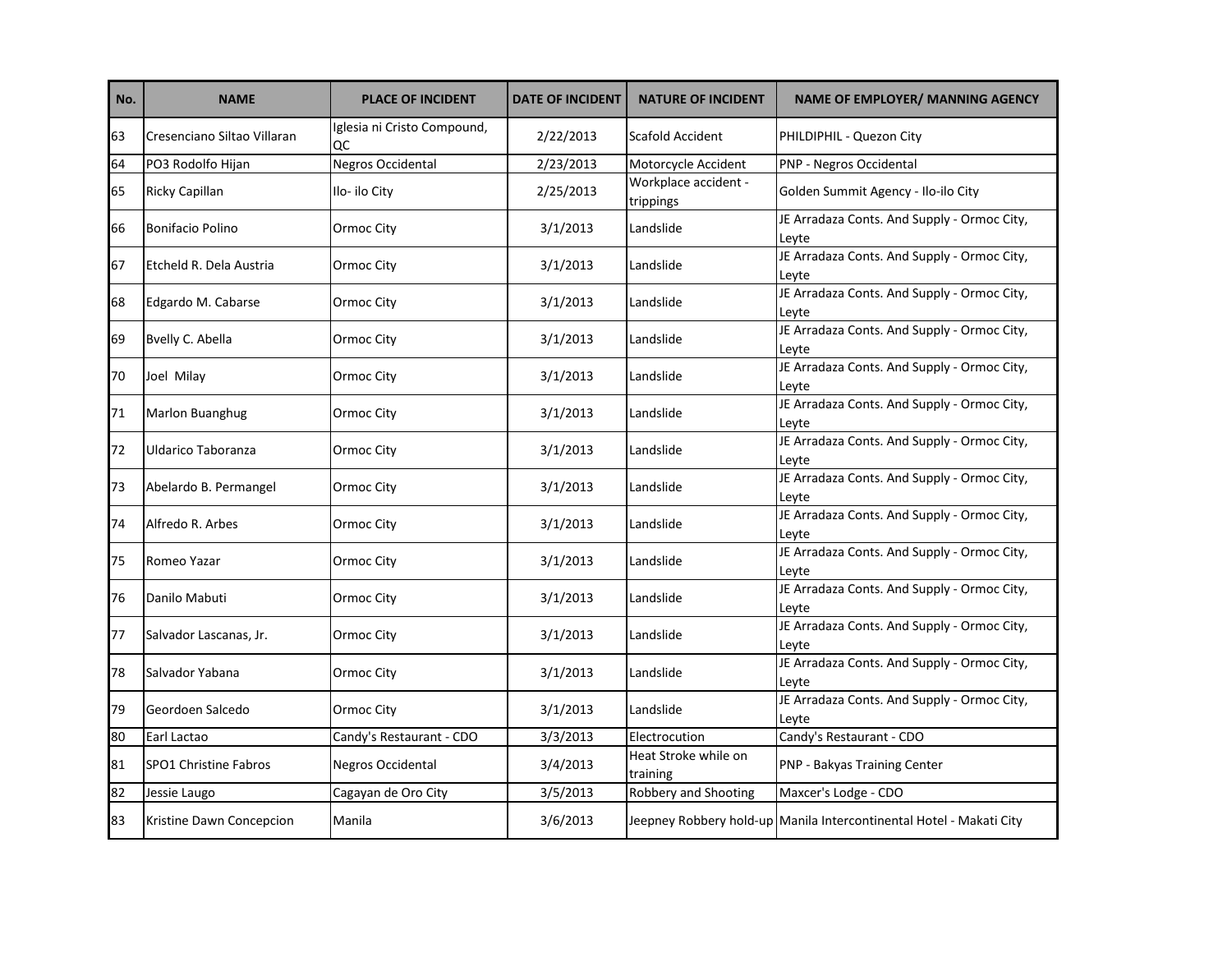| No. | <b>NAME</b>                           | <b>PLACE OF INCIDENT</b>                                                             | <b>DATE OF INCIDENT</b> | <b>NATURE OF INCIDENT</b>                              | <b>NAME OF EMPLOYER/ MANNING AGENCY</b>                                      |
|-----|---------------------------------------|--------------------------------------------------------------------------------------|-------------------------|--------------------------------------------------------|------------------------------------------------------------------------------|
| 84  | <b>Hilario Carreon</b>                | <b>PERMEX Producers and</b><br>Exporter Corporation - Brgy.<br>Ayala, Zamboanga City | 3/13/2013               | Workplace Incident -<br>caught in between<br>payloader | PERMEX Producers and Exporter Corporation -<br>Brgy. Ayala, Zamboanga City   |
| 85  | Renato Bagsican                       | Zone III Caburihan                                                                   | 3/14/2013               | Electrocution                                          | Ray L. Chicombing Farm - Zamboanga City                                      |
| 86  | Jonathan Awiten                       | Cagayan de Oro City                                                                  | 3/15/2013               | Workplace Accident -<br>machinery accident             | GAMA Food Corporation - Baloy, CDO                                           |
| 87  | <b>Edward Castro</b>                  | Pasig City                                                                           | 3/15/2013               | Scafold Accident                                       | Acquire Asia Call Center - Libis, Quezon City                                |
| 88  | Dinnes Odal                           | Katipunan Rd., Quezon City                                                           | 3/16/2013               | Vehicular Accident                                     | RMG Restaurant & Catering -Makati City                                       |
| 89  | Jeffrey Bauzon                        | Urdaneta, Pangasinan                                                                 | 3/20/2013               | Motorcycle Accident                                    | All Star Resto and Bar - Pangasinan                                          |
| 90  | Ronaldo Sapino                        | Binangonan, Rizal                                                                    | 3/27/2013               | Motorcycle Accident                                    | Safeguard Investigation and Security-Sta. Cruz,<br>Manila                    |
| 91  | SP Police Sgt. Asimudin Puyot,<br>Jr. | UP-PGH Manila                                                                        | 3/28/2013               | <b>Heat Stroke</b>                                     | UP-PGH Manila                                                                |
| 92  | Ceriacolito Ambal                     | Antipolo, Rizal                                                                      | 3/30/2013               | Robbery and Shooting                                   | Safeguard Investigation and Security-Sta. Cruz,<br>Manila                    |
| 93  | Chief Ins. Ferdinand Rosario          | SLEX Parañaque City                                                                  | 3/30/2013               | <b>Vehicular Accident</b>                              | PNP-Pasay City                                                               |
| 94  | PO1 Junry Ybanez                      | <b>SLEX Parañaque City</b>                                                           | 3/30/2013               | Vehicular Accident                                     | <b>PNP-Pasay City</b>                                                        |
| 95  | PO1 Nerilito Palima                   | SLEX Parañaque City                                                                  | 3/30/2013               | Vehicular Accident                                     | PNP-Pasay City                                                               |
| 96  | PO1 Andro Manangan                    | SLEX Parañaque City                                                                  | 3/30/2013               | Vehicular Accident                                     | PNP-Pasay City                                                               |
| 97  | Johnset Llanedo                       | Shakeys-MOA                                                                          | 3/30/2013               | <b>LPG Explosion</b>                                   | Excellent People Multi Purpose Cooperative -<br><b>Taguig City</b>           |
| 98  | Cpl Akip Tutuh                        | <b>General Santos City</b>                                                           | 4/3/2013                | Motorcyle Accident                                     | Philippine Army 27th Infanrty Batallion                                      |
| 99  | Sgt. Alsibar Salipsatari              | <b>General Santos City</b>                                                           | 4/3/2013                | Motorcyle Accident                                     | Philippine Army 27th Infanrty Batallion                                      |
| 100 | Edmond Q. Liqo                        | Brgy. Labuan, Zamboanga City                                                         | 4/4/20123               | fishing vessel                                         | Severe Vomiting onboard Mega Fishing Corporation - Recodo,<br>Zamboanga City |
| 101 | <b>Elbert Budlat</b>                  | Taft, Manila                                                                         | 4/7/2013                | Shooting Incident                                      | Parmisan Cheese Food Exchange, Inc. - Taft,<br>Manila                        |
| 102 | Alexander Calo                        | Dasmariñas City, Cavite                                                              | 4/12/2013               | Robbery and Shooting                                   | M Lhuilier Pawnshop - Dasmariñas, Cavite                                     |
| 103 | <b>Ricky Monton</b>                   | Makati City                                                                          | 4/14/2013               | Vehicular Accident                                     | Jac Liner Bus Company - Quezon City                                          |
| 104 | Almario Rivera                        | <b>Batangas City</b>                                                                 | 4/14/2013               | Vehicular Accident                                     | East West Works and Ind. Services Inc. - Calaca<br><b>Batangas</b>           |
| 105 | <b>Pfc Dionald Solis</b>              | <b>General Santos City</b>                                                           | 4/16/2013               | Ambush                                                 | Philippine Army 27th Infanrty Batallion                                      |
| 106 | Pfc Ronie Juluat                      | <b>General Santos City</b>                                                           | 4/16/2013               | Ambush                                                 | Philippine Army 27th Infanrty Batallion                                      |
| 107 | Pfc Allan Roy                         | <b>General Santos City</b>                                                           | 4/16/2013               | Ambush                                                 | Philippine Army 27th Infanrty Batallion                                      |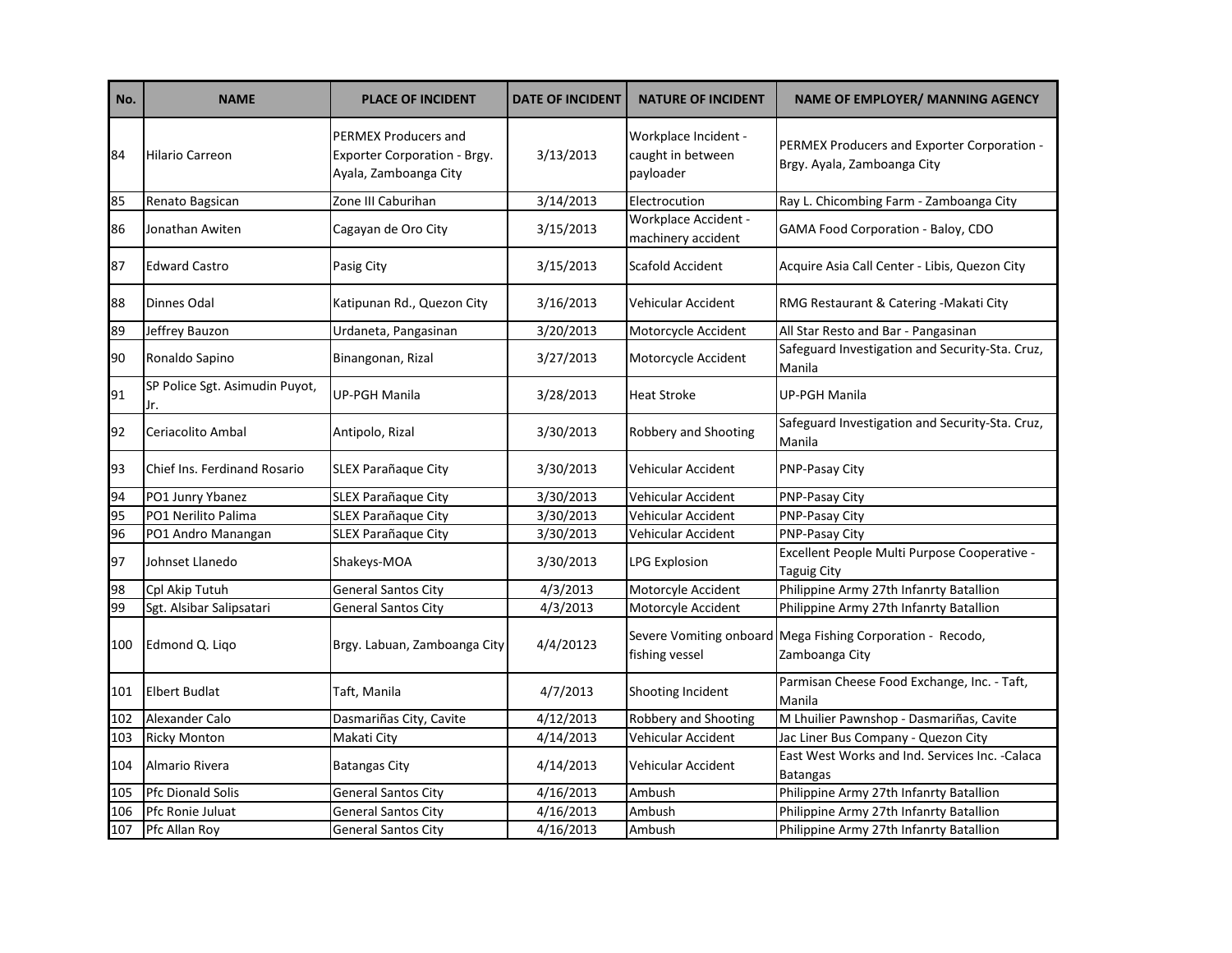| No. | <b>NAME</b>             | <b>PLACE OF INCIDENT</b>        | <b>DATE OF INCIDENT</b> | <b>NATURE OF INCIDENT</b>       | <b>NAME OF EMPLOYER/ MANNING AGENCY</b>                                |
|-----|-------------------------|---------------------------------|-------------------------|---------------------------------|------------------------------------------------------------------------|
| 108 | Gary Balahibo           | Montalban, Rizal                | 4/19/2013               | Sanitary landfield<br>avalanche | <b>Internation Swim- Rizal</b>                                         |
| 109 | Pablito Esto            | Montalban, Rizal                | 4/19/2013               | Sanitary landfield<br>avalanche | Internation Swim- Rizal                                                |
| 110 | Rovidico Olod           | Montalban, Rizal                | 4/19/2013               | Sanitary landfield<br>avalanche | <b>Internation Swim-Rizal</b>                                          |
| 111 | <b>Eddie Malano</b>     | Montalban, Rizal                | 4/19/2013               | Sanitary landfield<br>avalanche | <b>Internation Swim- Rizal</b>                                         |
| 112 | <b>Edwin Gemoros</b>    | Cagayan de Oro City             | 4/20/2013               | Electrocution                   | Techno Power Company - CDO                                             |
| 113 | Avelino Laurente        | North Ave., Quezon City         | 4/23/2013               | Heavy lifting injury const      | Megawide Construction Corporationn- Quezon<br>City                     |
| 114 | Roel Batacan            | North Ave., Quezon City         | 4/23/2013               | Heavy lifting injury const      | Megawide Construction Corporationn- Quezon<br>City                     |
| 115 | Arvy Bautista           | Koronadal City                  | 4/23/2013               | Vehicular Accident              | 24/7 Finance Corporation - Koronadal City                              |
| 116 | Efren Manlunas          | Batangas City                   | 4/30/2013               | Hit by falling scafold          | Volada & Silya Design, Co. - Batangas City,<br><b>Batangas</b>         |
| 117 | Reymar Cabunoc          | Brgy. Cugman, Cagayan de<br>Oro | 5/2/2013                | Vehicular Accident              | COFIPAC - Cagayan de Oro City                                          |
| 118 | PO2 Roel Tapalla        | Kapitolyo, Pasig City           | 5/6/2013                | Stabbing incident               | PNP-Pasig City                                                         |
| 119 | Cpl. Wilfredo Bacacao   | Bagumbayan, Kalinga             | 5/7/2013                | <b>NPA Ambush</b>               | Philippine Army - Kalinga Base                                         |
| 120 | Cpl. Allen Pataguan     | Bagumbayan, Kalinga             | 5/7/2013                | <b>NPA Ambush</b>               | Philippine Army - Kalinga Base                                         |
| 121 | Pfc. Delfin Goyagoy     | Bagumbayan, Kalinga             | 5/7/2013                | <b>NPA Ambush</b>               | Philippine Army - Kalinga Base                                         |
| 122 | Sgt. Rico Dela Cuesta   | Bagumbayan, Kalinga             | 5/7/2013                | <b>NPA Ambush</b>               | Philippine Army - Kalinga Base                                         |
| 123 | Michael Adducul         | Bagumbayan, Kalinga             | 5/7/2013                | <b>NPA Ambush</b>               | Philippine Army - Kalinga Base                                         |
| 124 | Wayne Aguinaldo         | Bagumbayan, Kalinga             | 5/7/2013                | <b>NPA Ambush</b>               | Philippine Army - Kalinga Base                                         |
| 125 | Herminigildo Vergara    | Bagumbayan, Kalinga             | 5/7/2013                | <b>NPA Ambush</b>               | Philippine Army - Kalinga Base                                         |
| 126 | Constante Alupani       | Bagumbayan, Kalinga             | 5/7/2013                | <b>NPA Ambush</b>               | Philippine Army - Kalinga Base                                         |
| 127 | Alin Kannung            | Barka, Basilan Prov.            | 5/7/2013                | <b>Basilan Ambush</b>           | Philippine Army - 32nd Infantry Battalion                              |
| 128 | <b>Ferdinand Costa</b>  | Barka, Basilan Prov.            | 5/7/2013                | <b>Basilan Ambush</b>           | Philippine Army - 32nd Infantry Battalion                              |
| 129 | Sabri                   | Barka, Basilan Prov.            | 5/7/2013                | Basilan Ambush                  | Philippine Army - 32nd Infantry Battalion                              |
| 130 | Sgt. Eduardo Cabiliza   | Pinukpuk, Kalinga               | 5/15/2013               | <b>NPA Ambush</b>               | Philippine Army - Kalinga Base                                         |
| 131 | Pfc. Jeffrey P. Langcay | Pinukpuk, Kalinga               | 5/15/2013               | <b>NPA Ambush</b>               | Philippine Army - Kalinga Base                                         |
| 132 | Pfc. Roman m. Viray     | Pinukpuk, Kalinga               | 5/15/2013               | <b>NPA Ambush</b>               | Philippine Army - Kalinga Base                                         |
| 133 | Luciano Deraper         | Vessel, Brazil                  | 5/17/2013               | <b>Scafold Accident</b>         | Inter-Orient Maritime Enterprises Corporation -<br>Ortigas, Pasig City |
| 134 | Maria Elena Diez        | Cebu City                       | 5/18/2013               | Motorcycle Accident             | OSHC- Cebu City                                                        |
| 135 | <b>August Bautista</b>  | Roxas Blvd., Manila             | 5/19/2013               | Acid throwing incident          | Toyota - Toyota Bay, Manila                                            |
| 136 | Rosemarie Gatan         | Ermita, Manila                  | 5/23/2013               | <b>Shooting Accident</b>        | Bank of the Philippine Island                                          |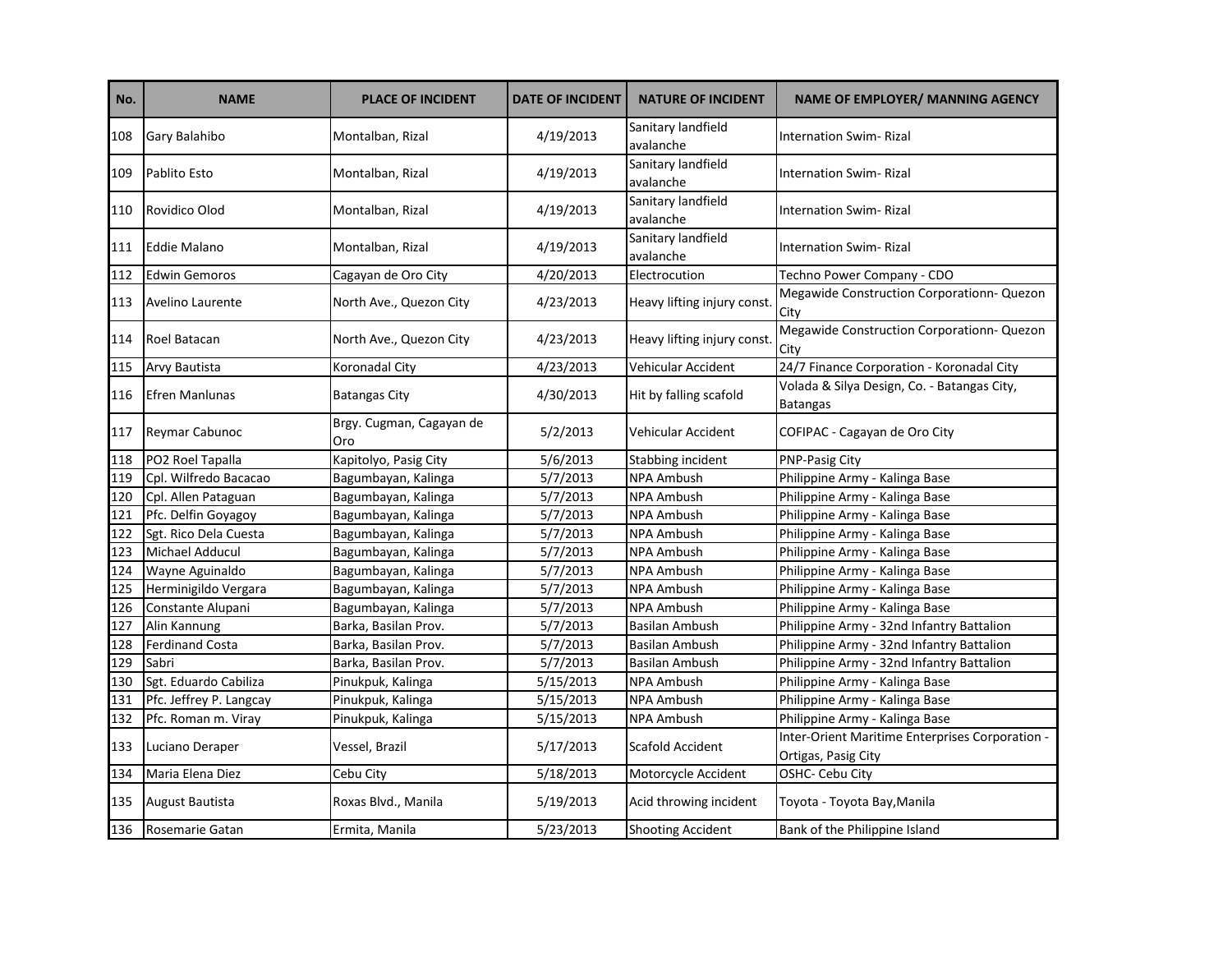| No. | <b>NAME</b>            | <b>PLACE OF INCIDENT</b>      | <b>DATE OF INCIDENT</b> | <b>NATURE OF INCIDENT</b>                          | <b>NAME OF EMPLOYER/ MANNING AGENCY</b>                               |
|-----|------------------------|-------------------------------|-------------------------|----------------------------------------------------|-----------------------------------------------------------------------|
| 137 | Bemilio Islanan        | Brgy. Ayala, Zamboanga City   | 5/23/2013               | <b>Shooting Accident</b>                           | Nickel Collection Lending Investors, Inc. -<br>Zamboanga City         |
| 138 | Jeffrey Guevarra       | Brgy. Ayala, Zamboanga City   | 5/23/2013               | <b>Shooting Accident</b>                           | Nickel Collection Lending Investors, Inc. -<br>Zamboanga City         |
| 139 | 2Lt. Alfredo Lorin IV  | <b>Basilan</b>                | 5/25/2013               | <b>ASG Ambush</b>                                  | Philippine Navy (Marines)                                             |
| 140 | Pfc Jay Alasian        | <b>Basilan</b>                | 5/25/2013               | <b>ASG Ambush</b>                                  | Philippine Navy (Marines)                                             |
| 141 | Pfc Jayson Durante     | <b>Basilan</b>                | 5/25/2013               | <b>ASG Ambush</b>                                  | Philippine Navy (Marines)                                             |
| 142 | Pfc Andres Bogwana     | <b>Basilan</b>                | 5/25/2013               | <b>ASG Ambush</b>                                  | Philippine Navy (Marines)                                             |
| 143 | Pfc Rene Gare          | Basilan                       | 5/25/2013               | ASG Ambush                                         | <b>Philippine Navy (Marines)</b>                                      |
| 144 | Pfc Roxan Pizarro      | <b>Basilan</b>                | 5/25/2013               | <b>ASG Ambush</b>                                  | Philippine Navy (Marines)                                             |
| 145 | Pfc Dominador Sabejon  | <b>Basilan</b>                | 5/25/2013               | <b>ASG Ambush</b>                                  | Philippine Navy (Marines)                                             |
| 146 | Mar Natividad          | Bonifacio Global City, Taguig | 5/31/2013               |                                                    | Chemical Explosion (LPG) Staff Search Asia VSA Manpower - Quezon City |
| 147 | <b>Marlon Pambiola</b> | Bonifacio Global City, Taguig | 5/31/2013               |                                                    | Chemical Explosion (LPG) Staff Search Asia VSA Manpower - Quezon City |
| 148 | Jeffrey Umali          | Bonifacio Global City, Taguig | 5/31/2013               |                                                    | Chemical Explosion (LPG) Staff Search Asia VSA Manpower - Quezon City |
| 149 | PO2 Gerlito Estremos   | Cebu City                     | 6/8/2013                | Shooting Incident                                  | PNP- Cebu City Police Office                                          |
| 150 | PO1 Renato Tabago      | Batasan Hills, Quezon City    | 6/9/2013                | Shooting Incident                                  | PNP-Manila                                                            |
| 151 | Karia Ayob             | General Santos City           | 6/12/2013               | <b>Work Event Accident -</b><br><b>Sports Fest</b> | Yellow Bus Line, Inc. - Gen. Santos City                              |
| 152 | PO2 Leonardo Banda     | Port Area Manila              | 6/16/2013               | Vehicular Accident                                 | PNP-Manila                                                            |
| 153 | Percy Gozarin          | Quezon city                   | 6/18/2013               |                                                    | Gondola fall construction Aluform Arc Innovations- Quezon City        |
| 154 | <b>Eduardo Moncado</b> | Tabok, Mandaue City           | 6/19/2013               | Motorcycle Accident                                | Stage General Services - Mandaue City                                 |
| 155 | Dante Aguinaldo        | Cagayan de Oro City           | 6/26/2013               | <b>Bombing Incident</b>                            | Ruffians Security Agency (Candy's Rest.)                              |
| 156 | Regie Butac            | Cagayan de Oro City           | 6/26/2013               | <b>Bombing Incident</b>                            | Black Arrow Agency (Kyla's Cola)                                      |
| 157 | Marlyn Sagario         | UP-Diliman, Quezon City       | 6/27/2013               | Stabbing incident by<br>const. worker              | Glocke Security Agency - San Fernando,<br>Pampanga                    |
| 158 | Emilio Banitan         | Tetuan, Zamboanga City        | 7/1/2013                | <b>Grenade Blast</b>                               | Philippine Fisheries Development Authority                            |
| 159 | Luciano Gelaga         | Tetuan, Zamboanga City        | 7/1/2013                | Grenade Blast                                      | Philippine Fisheries Development Authority                            |
| 160 | Ombre Hamsirani, Jr.   | Tetuan, Zamboanga City        | 7/1/2013                | <b>Grenade Blast</b>                               | Philippine Fisheries Development Authority                            |
| 161 | Jaafar Hasan           | Tetuan, Zamboanga City        | 7/1/2013                | Grenade Blast                                      | Philippine Fisheries Development Authority                            |
| 162 | Pilar Salazar          | Tetuan, Zamboanga City        | 7/1/2013                | Grenade Blast                                      | Philippine Fisheries Development Authority                            |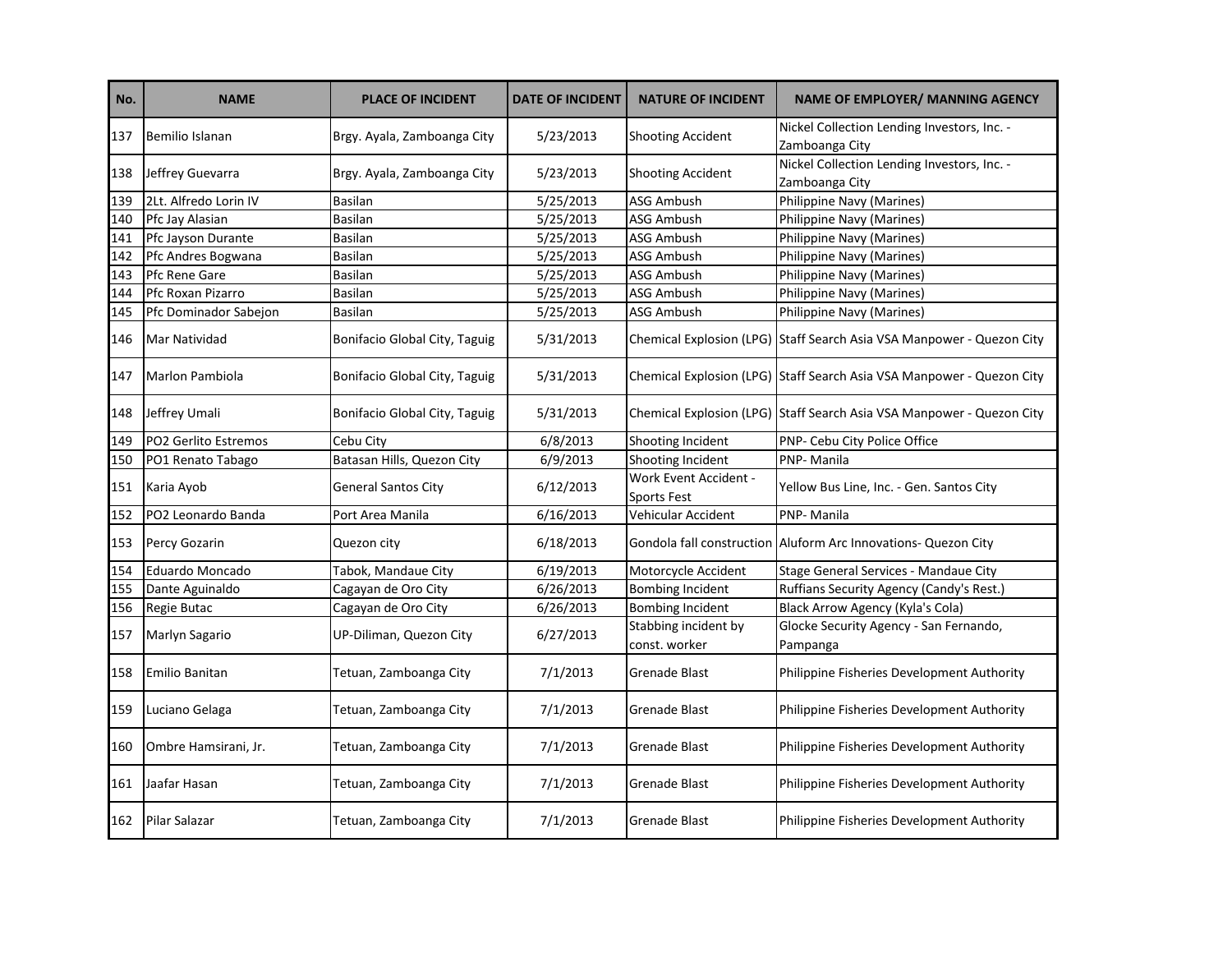| No. | <b>NAME</b>             | <b>PLACE OF INCIDENT</b>              | <b>DATE OF INCIDENT</b> | <b>NATURE OF INCIDENT</b>                  | <b>NAME OF EMPLOYER/ MANNING AGENCY</b>                                                          |
|-----|-------------------------|---------------------------------------|-------------------------|--------------------------------------------|--------------------------------------------------------------------------------------------------|
| 163 | Orlie Villareal         | Tetuan, Zamboanga City                | 7/1/2013                | Grenade Blast                              | Philippine Fisheries Development Authority                                                       |
| 164 | Kenneth Bernardo        | Sta. Maria, Zamboanga City            | 7/8/2013                | <b>Stabbing Accident</b>                   | Petron Gasoline Company - Zamboanga City                                                         |
| 165 | Jocelyn Lafranca        | Brgy. Camino Nuevo,<br>Zamboanga City | 7/8/2013                | <b>Shooting Accident</b>                   | Forex Money Changer - Zamboanga City                                                             |
| 166 | Jose Adorable Mas       | Montalban, Rizal                      | 7/18/2013               | Shooting Incident                          | Pamantasan ng Montalban - Montalban, Rizal                                                       |
| 167 | Honesto Camino          | PUP-Sta. Mesa                         | 7/19/2013               | <b>Fractured Malleolus-</b><br>(trippings) | PUP- Corporation- Sta. Mesa, Manila                                                              |
| 168 | <b>Warren Panton</b>    | Commonwealth, Quezon City             | 7/22/2013               | Hit by bamboo on face at<br>SONA           | <b>PNP-Taguig City</b>                                                                           |
| 169 | Reynaldo Dalupan        | Cagayan de Oro City                   | 7/26/2013               | <b>Bombing Incident</b>                    | Unilab, Philippines                                                                              |
| 170 | Danilo Ofianga          | Innodata, Mandaue City                | 7/27/2013               | Workplace Accident                         | Innodata Knowledge Services, Inc. - Manadue<br>City                                              |
| 171 | Aileen Maglinte         | Tipolo, Mandaue City                  | 7/27/2013               | Vehicular Accident                         | Innodata Knowledge Services, Inc. - Manadue<br>City                                              |
| 172 | <b>Cristy Briones</b>   | Cagayan de Oro City                   | 7/29/2013               | Fire Explosion                             | Northpoint Manpower Services - CDO                                                               |
| 173 | Ronie Detoga            | Tacloabn, Leyte                       | 8/1/2013                | Electrocution                              | Red Golden Asia Development Corporation -<br>Leyte                                               |
| 174 | <b>Bernard Bilbao</b>   | Cebu City                             | 8/8/2013                | Workplace Accident -<br>falling object     | Primary Structures Corporation - Guadalupe,<br>Cebu City                                         |
| 175 | Frederick Perez, Jr.    | Robinsons, Pasig City                 | 8/10/2013               | Robbery and Shooting                       | Protect Security Agency - Tondo, Manila                                                          |
| 176 | Melanie Belga           | Robinsons, Pasig City                 | 8/10/2013               | Robbery and Shooting                       | Protect Security Agency - Tondo, Manila                                                          |
| 177 | Cpl Joli Sam            | Koronadal City                        | 8/19/2013               | Official encounter with<br>rebels          | Philippine Army - 27th Infantry Batallion                                                        |
| 178 | PO1 Christopher Hernaez | Zamboanga City (Crissi)               | 9/18/2013               | Shooting<br>Incident(Zambo. Crisis)        | PNP - Zamboanga Peninsula                                                                        |
| 179 | Osdessa Valencia        | <b>Baguio City</b>                    | 8/20/2013               | Hit by Van                                 | DOLE-CAR - Baguio City                                                                           |
| 180 | Gener Juanatas          | La Trinidad, Benguet                  | 8/25/2013               | Hit by Steel pipes while<br>going home     | Human Integrated Resources Experts Inc.<br>(Metrobank, La Trinida) - Alabang, Muntinlupa<br>City |
| 181 | Jimmy Lagunzad          | <b>Burgundy Towers Makati City</b>    | 9/5/2013                | Shooting Incident                          | Sidekick Security Agency- Benguet                                                                |
| 182 | Eduardo Galano          | Ormoc City, Leyte                     | 9/6/2013                | <b>Machine Accident</b>                    | Maritoni Rose Sand & Gravel Supply-Ormoc City,<br>Leyte                                          |
| 183 | <b>PO2 Jem Cartin</b>   | Sta. Catalina, Zamboang City          | 9/9/2013                | Shooting Accident -<br>Zambo. Crisis       | PNP-SAF                                                                                          |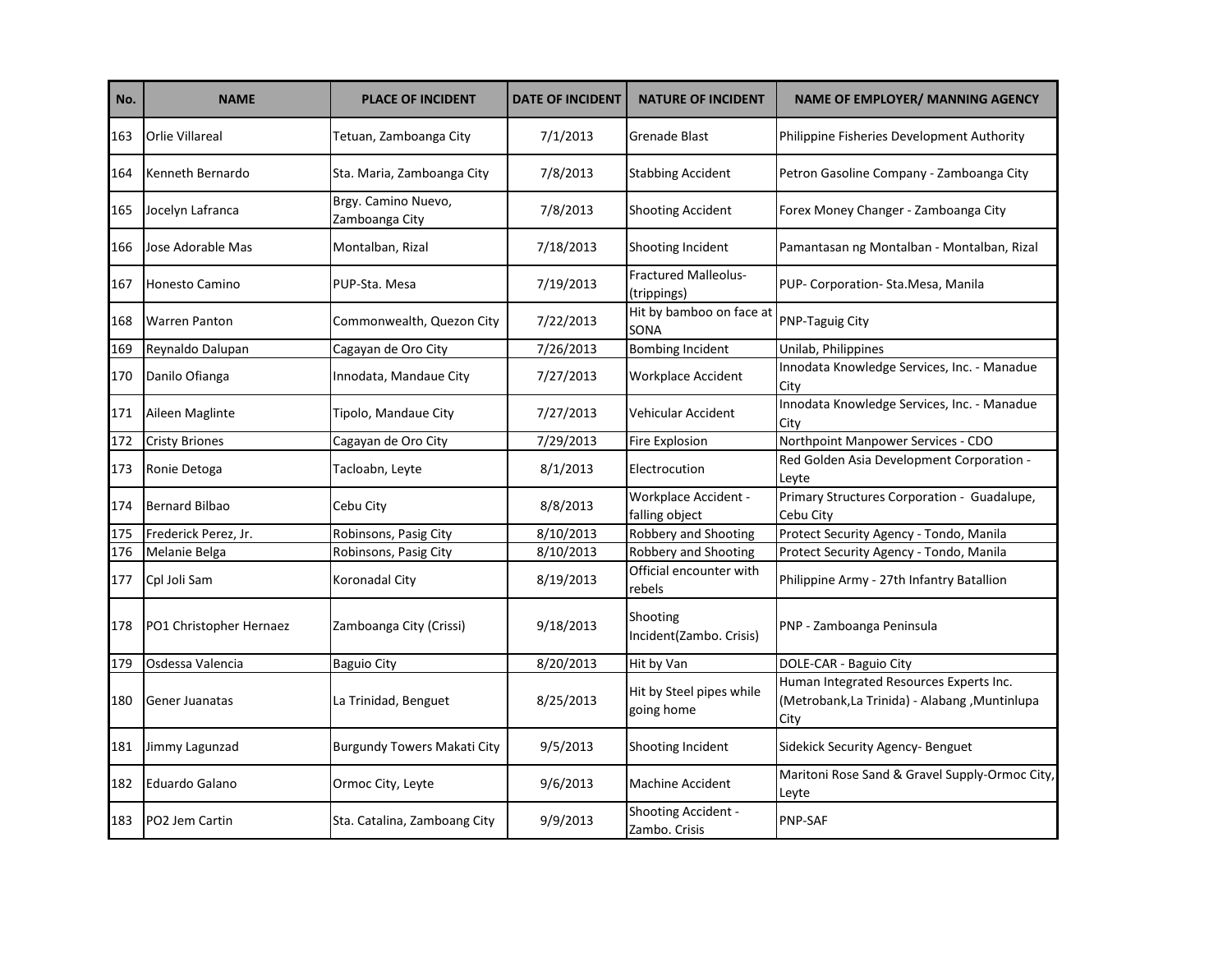| No. | <b>NAME</b>                 | <b>PLACE OF INCIDENT</b>                         | <b>DATE OF INCIDENT</b> | <b>NATURE OF INCIDENT</b>                   | <b>NAME OF EMPLOYER/ MANNING AGENCY</b>                            |
|-----|-----------------------------|--------------------------------------------------|-------------------------|---------------------------------------------|--------------------------------------------------------------------|
| 184 | Jinkristene Bagioeng        | Sta. Catalina, Zamboang City                     | 9/9/2013                | <b>Shooting Accident -</b><br>Zambo. Crisis | PNP-SAF                                                            |
| 185 | PO2 Albinar Samson          | Sta. Catalina, Zamboang City                     | 9/9/2013                | Shooting Accident -<br>Zambo. Crisis        | <b>PNP-SAF</b>                                                     |
| 186 | PO2 Dioscoro Basañez        | Sta. Catalina, Zamboang City                     | 9/9/2013                | Shooting Accident -<br>Zambo. Crisis        | PNP-SAF                                                            |
| 187 | PO1 Ronald Sabornido        | Sta. Catalina, Zamboang City                     | 9/9/2013                | Shooting Accident -<br>Zambo. Crisis        | PNP-SAF                                                            |
| 188 | Emilio Isnani               | Petit Barracks, Zamboanga<br>City                | 9/9/2013                | <b>Shooting Accident -</b><br>Zambo. Crisis | DSWD RO9                                                           |
| 189 | Pinsp. Jay Oy-oyan          | Zamboanga City (Crisis)                          | 9/9/2013                | Shooting<br>Incident(Zambo. Crisis)         | PNP - Zamboanga Peninsula                                          |
| 190 | <b>Roland Del Rosario</b>   | University of Ilo-ilo                            | 9/13/2013               | <b>Electrocution Accident</b>               | Gateway 21-25 Construction - Antique                               |
| 191 | <b>Elmar Paborito</b>       | University of Ilo-ilo                            | 9/13/2013               | <b>Electrocution Accident</b>               | Gateway 21-25 Construction - Antique                               |
| 192 | Joel Balajadia              | Koronadal City                                   | 9/14/2013               | Vehicular Accident                          | DepEd Korondal City                                                |
| 193 | Ma. Elena Antonio           | Koronadal City                                   | 9/14/2013               | Vehicular Accident                          | DepEd Korondal City                                                |
| 194 | Jenny Rose Faustino         | Koronadal City                                   | 9/14/2013               | Vehicular Accident                          | DepEd Korondal City                                                |
| 195 | Delia Cosep                 | Mt. Province                                     | 9/15/2013               | Vehicular Accident                          | Am-aman Nat'l High School - Cadad-an, Mt.<br>Province              |
| 196 | Yolanda Angcuan             | Mt. Province                                     | 9/15/2013               | Vehicular Accident                          | Am-aman Nat'l High School - Cadad-an, Mt.<br>Province              |
| 197 | Emetiliano Abadinas Mananay | Project Site BO3                                 | 9/16/2013               | Workplace Accident - fall<br>from 2 stories | Primary Structures Corporation - Guadalupe,<br>Cebu City           |
| 198 | Bedjie Languido             | Mandarin Tea Garden - SM<br>City Cebu            | 9/21/2013               | Workplace accident -<br>burn                | Your Source Consultancy Manpower Services -<br><b>Mandaue City</b> |
| 199 | <b>Rexie Laniton</b>        | Cagayan de Oro City                              | 9/23/2013               | Electrocution                               | Alwana Business Park - Cugman, Cagayan de<br>Oro                   |
| 200 | Morillo Ellodar             | Agusan Plywood Corporation -<br>Agusan del Norte | 9/28/2013               | <b>Fire Explosion</b>                       | Agusan Plywood Corporation - Agusan del Norte                      |
| 201 | <b>Roy Ligad</b>            | POEA-7 Cebu City                                 | 9/30/2013               | Workplace Accident - hit<br>by trolley      | POEA-7 Cebu City                                                   |
| 202 | Genus Alforque              | c/o V. Luna                                      | September               | <b>Battle Casualties</b>                    | Armed Forces of the Philippines                                    |
| 203 | Rene Intong                 | c/o V. Luna                                      | September               | <b>Battle Casualties</b>                    | Armed Forces of the Philippines                                    |
| 204 | Loreto Lamayan              | c/o V. Luna                                      | September               | <b>Battle Casualties</b>                    | Armed Forces of the Philippines                                    |
| 205 | Jhovane Metro               | c/o V. Luna                                      | September               | <b>Battle Casualties</b>                    | Armed Forces of the Philippines                                    |
| 206 | Gerry Malana                | c/o V. Luna                                      | September               | <b>Battle Casualties</b>                    | Armed Forces of the Philippines                                    |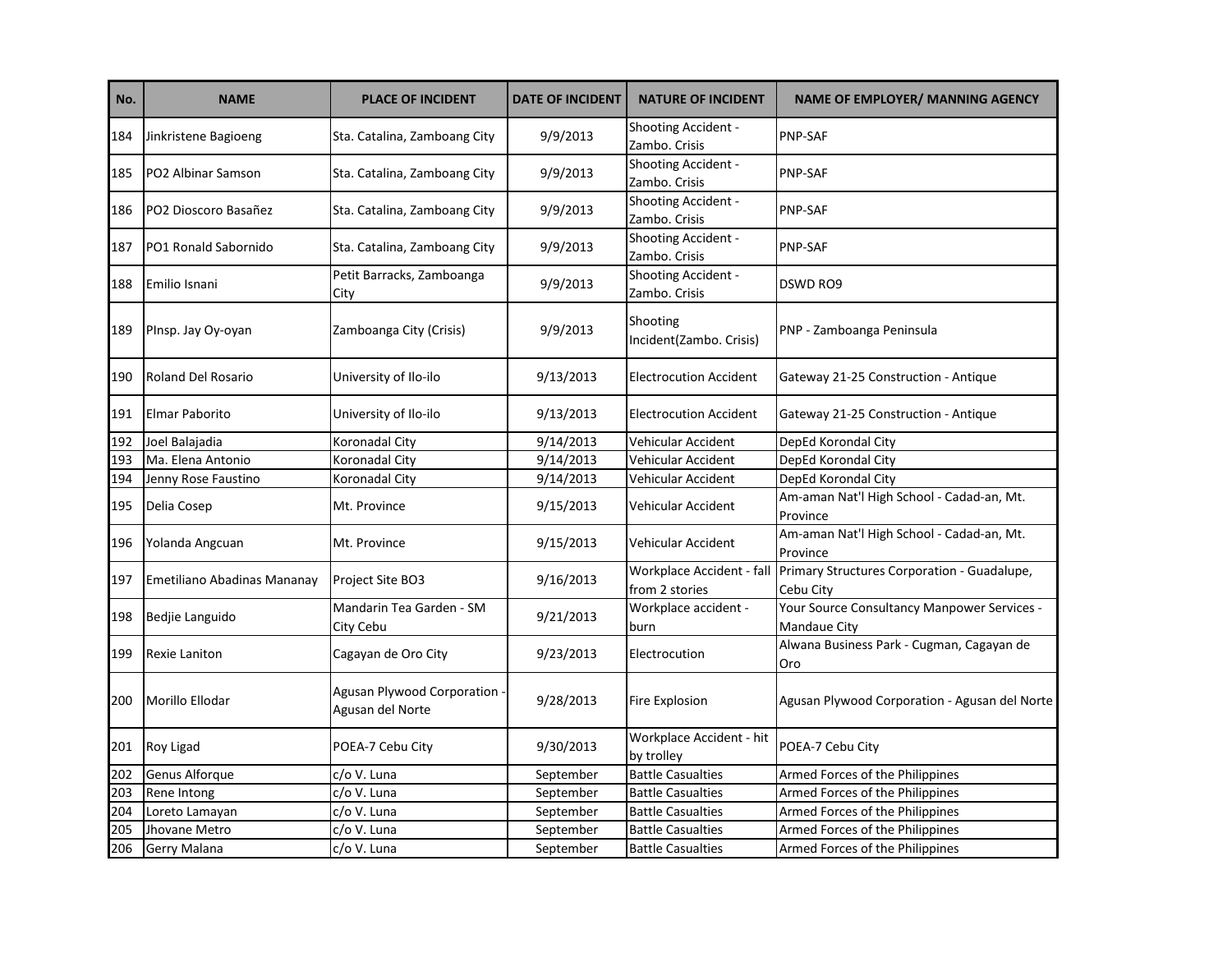| No. | <b>NAME</b>               | <b>PLACE OF INCIDENT</b> | <b>DATE OF INCIDENT</b> | <b>NATURE OF INCIDENT</b> | <b>NAME OF EMPLOYER/ MANNING AGENCY</b> |
|-----|---------------------------|--------------------------|-------------------------|---------------------------|-----------------------------------------|
| 207 | Merdelito Sagmayao        | c/o V. Luna              | September               | <b>Battle Casualties</b>  | Armed Forces of the Philippines         |
| 208 | Dioreto Nyeva             | c/o V. Luna              | September               | <b>Battle Casualties</b>  | Armed Forces of the Philippines         |
| 209 | Amil Juaksan              | c/o V. Luna              | September               | <b>Battle Casualties</b>  | Armed Forces of the Philippines         |
| 210 | Joseph Alpha              | c/o V. Luna              | September               | <b>Battle Casualties</b>  | Armed Forces of the Philippines         |
| 211 | <b>Richard Gomez</b>      | c/o V. Luna              | September               | <b>Battle Casualties</b>  | Armed Forces of the Philippines         |
| 212 | <b>Dennis Casing</b>      | c/o V. Luna              | September               | <b>Battle Casualties</b>  | Armed Forces of the Philippines         |
| 213 | Allan Marcial             | c/o V. Luna              | September               | <b>Battle Casualties</b>  | Armed Forces of the Philippines         |
| 214 | <b>Robert Samut</b>       | c/o V. Luna              | September               | <b>Battle Casualties</b>  | Armed Forces of the Philippines         |
| 215 | <b>Ronald Siazon</b>      | c/o V. Luna              | September               | <b>Battle Casualties</b>  | Armed Forces of the Philippines         |
| 216 | Alexis Amando             | c/o V. Luna              | September               | <b>Battle Casualties</b>  | Armed Forces of the Philippines         |
| 217 | Roque Ganalon             | c/o V. Luna              | September               | <b>Battle Casualties</b>  | Armed Forces of the Philippines         |
| 218 | Marvin Montebon           | c/o V. Luna              | September               | <b>Battle Casualties</b>  | Armed Forces of the Philippines         |
| 219 | Dexter Tutaan             | c/o V. Luna              | September               | <b>Battle Casualties</b>  | Armed Forces of the Philippines         |
| 220 | Dennis Manumbale          | c/o V. Luna              | September               | <b>Battle Casualties</b>  | Armed Forces of the Philippines         |
| 221 | Adward Bangcuyo           | c/o V. Luna              | September               | <b>Battle Casualties</b>  | Armed Forces of the Philippines         |
| 222 | <b>Steve Bimmoy</b>       | c/o V. Luna              | September               | <b>Battle Casualties</b>  | Armed Forces of the Philippines         |
| 223 | Ike Balingkit             | c/o V. Luna              | September               | <b>Battle Casualties</b>  | Armed Forces of the Philippines         |
| 224 | Rishman Balasta           | c/o V. Luna              | September               | <b>Battle Casualties</b>  | Armed Forces of the Philippines         |
| 225 | <b>Clifford Perosorez</b> | c/o V. Luna              | September               | <b>Battle Casualties</b>  | Armed Forces of the Philippines         |
| 226 | <b>Nelson Rosete</b>      | c/o V. Luna              | September               | <b>Battle Casualties</b>  | Armed Forces of the Philippines         |
| 227 | Leomark De Guzman         | c/o V. Luna              | September               | <b>Battle Casualties</b>  | Armed Forces of the Philippines         |
| 228 | <b>Harold Resurrecion</b> | c/o V. Luna              | September               | <b>Battle Casualties</b>  | Armed Forces of the Philippines         |
| 229 | Rolando Ledada            | c/o V. Luna              | September               | <b>Battle Casualties</b>  | Armed Forces of the Philippines         |
| 230 | Domingo Lungao            | c/o V. Luna              | September               | <b>Battle Casualties</b>  | Armed Forces of the Philippines         |
| 231 | Darwin Maagad             | c/o V. Luna              | September               | <b>Battle Casualties</b>  | Armed Forces of the Philippines         |
| 232 | Gregorio Lagas            | c/o V. Luna              | September               | <b>Battle Casualties</b>  | Armed Forces of the Philippines         |
| 233 | Jonald Ofilanda           | c/o V. Luna              | September               | <b>Battle Casualties</b>  | Armed Forces of the Philippines         |
| 234 | Ferdinand Vega            | c/o V. Luna              | September               | <b>Battle Casualties</b>  | Armed Forces of the Philippines         |
| 235 | Crispulo Valdez           | c/o V. Luna              | September               | <b>Battle Casualties</b>  | Armed Forces of the Philippines         |
| 236 | <b>Richard De Jesus</b>   | c/o V. Luna              | September               | <b>Battle Casualties</b>  | Armed Forces of the Philippines         |
| 237 | Wilban Caro               | c/o V. Luna              | September               | <b>Battle Casualties</b>  | Armed Forces of the Philippines         |
| 238 | Camsa Elarde              | c/o V. Luna              | September               | <b>Battle Casualties</b>  | Armed Forces of the Philippines         |
| 239 | Arthuro Balaos            | c/o V. Luna              | September               | <b>Battle Casualties</b>  | Armed Forces of the Philippines         |
| 240 | Mujib Muslih              | c/o V. Luna              | September               | <b>Battle Casualties</b>  | Armed Forces of the Philippines         |
| 241 | Edgardo Jose              | c/o V. Luna              | September               | <b>Battle Casualties</b>  | Armed Forces of the Philippines         |
| 242 | Renzy Maata               | c/o V. Luna              | September               | <b>Battle Casualties</b>  | Armed Forces of the Philippines         |
| 243 | <b>Eduardo Biron</b>      | c/o V. Luna              | September               | <b>Battle Casualties</b>  | Armed Forces of the Philippines         |
| 244 | <b>Eden Baintong</b>      | c/o V. Luna              | September               | <b>Battle Casualties</b>  | Armed Forces of the Philippines         |
| 245 | Eugene Contaoi            | c/o V. Luna              | September               | <b>Battle Casualties</b>  | Armed Forces of the Philippines         |
| 246 | Christopher Jimeno        | c/o V. Luna              | September               | <b>Battle Casualties</b>  | Armed Forces of the Philippines         |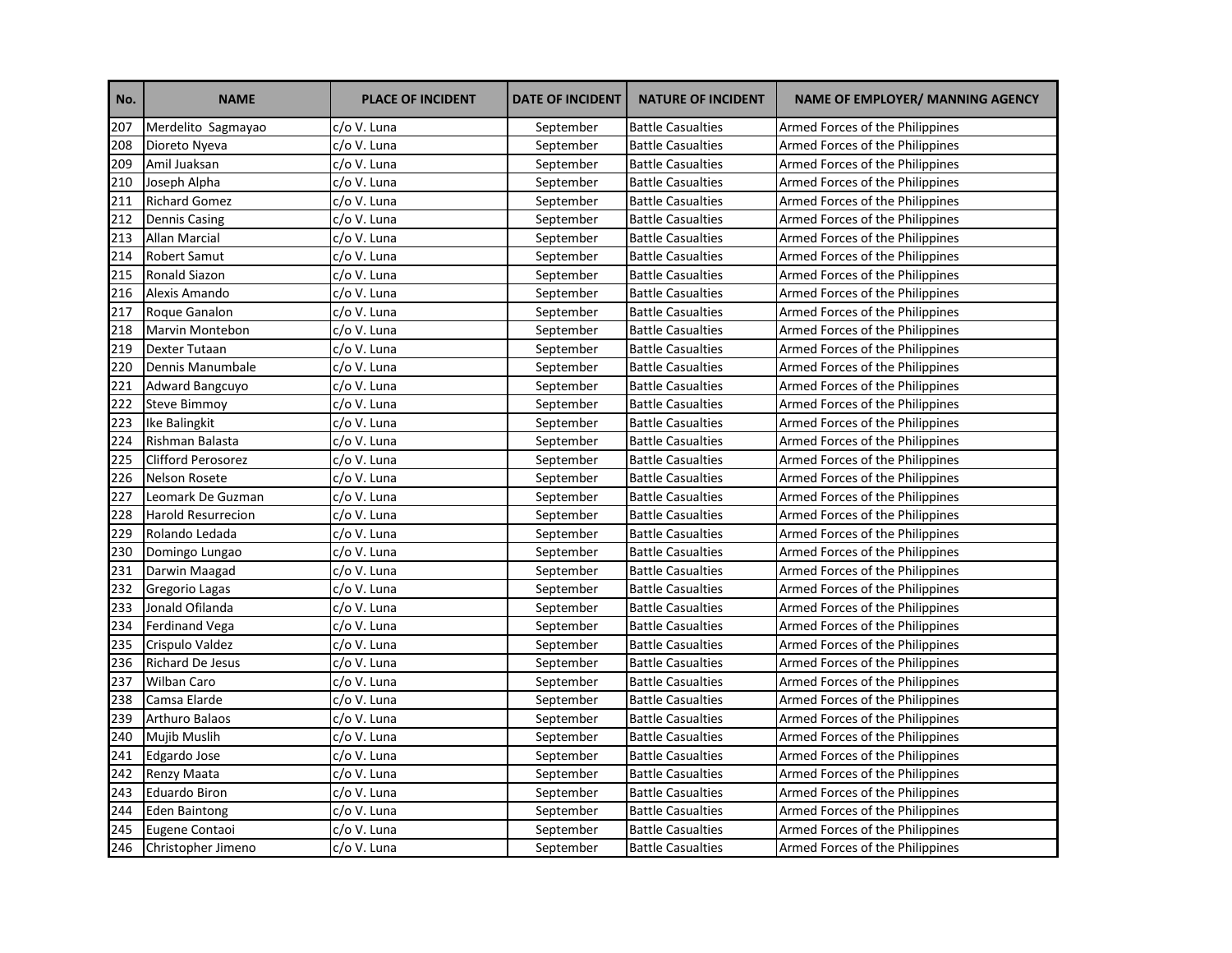| No. | <b>NAME</b>                  | <b>PLACE OF INCIDENT</b> | <b>DATE OF INCIDENT</b> | <b>NATURE OF INCIDENT</b> | <b>NAME OF EMPLOYER/ MANNING AGENCY</b> |
|-----|------------------------------|--------------------------|-------------------------|---------------------------|-----------------------------------------|
| 247 | Jose Jelly Bardon            | c/o V. Luna              | September               | <b>Battle Casualties</b>  | Armed Forces of the Philippines         |
| 248 | Michael Angelo Lozada        | c/o V. Luna              | September               | <b>Battle Casualties</b>  | Armed Forces of the Philippines         |
| 249 | <b>Wilmer Martinez</b>       | c/o V. Luna              | September               | <b>Battle Casualties</b>  | Armed Forces of the Philippines         |
| 250 | Rodel Labrado                | c/o V. Luna              | September               | <b>Battle Casualties</b>  | Armed Forces of the Philippines         |
| 251 | Felixander Concepcion        | c/o V. Luna              | September               | <b>Battle Casualties</b>  | Armed Forces of the Philippines         |
| 252 | Dennis Mojado                | c/o V. Luna              | September               | <b>Battle Casualties</b>  | Armed Forces of the Philippines         |
| 253 | Jerri James Cartin           | c/o V. Luna              | September               | <b>Battle Casualties</b>  | Armed Forces of the Philippines         |
| 254 | <b>Aldaire Alias</b>         | c/o V. Luna              | September               | <b>Battle Casualties</b>  | Armed Forces of the Philippines         |
| 255 | Rafael Marayog               | c/o V. Luna              | September               | <b>Battle Casualties</b>  | Armed Forces of the Philippines         |
| 256 | Stephen Castañeda            | c/o V. Luna              | September               | <b>Battle Casualties</b>  | Armed Forces of the Philippines         |
| 257 | <b>Mark Anthony Salvador</b> | c/o V. Luna              | September               | <b>Battle Casualties</b>  | Armed Forces of the Philippines         |
| 258 | Jhonnel Domondon             | c/o V. Luna              | September               | <b>Battle Casualties</b>  | Armed Forces of the Philippines         |
| 259 | Rafael Langao                | c/o V. Luna              | September               | <b>Battle Casualties</b>  | Armed Forces of the Philippines         |
| 260 | Danilo Policarpio, Jr.       | c/o V. Luna              | September               | <b>Battle Casualties</b>  | Armed Forces of the Philippines         |
| 261 | Cirilo Panittan, Jr.         | c/o V. Luna              | September               | <b>Battle Casualties</b>  | Armed Forces of the Philippines         |
| 262 | Rowell Oandasan              | c/o V. Luna              | September               | <b>Battle Casualties</b>  | Armed Forces of the Philippines         |
| 263 | Joel Tabermejo               | c/o V. Luna              | September               | <b>Battle Casualties</b>  | Armed Forces of the Philippines         |
| 264 | Wendelin Espino              | c/o V. Luna              | September               | <b>Battle Casualties</b>  | Armed Forces of the Philippines         |
| 265 | Jun Soliven                  | c/o V. Luna              | September               | <b>Battle Casualties</b>  | Armed Forces of the Philippines         |
| 266 | Charlie Malazo               | c/o V. Luna              | September               | <b>Battle Casualties</b>  | Armed Forces of the Philippines         |
| 267 | <b>Bernard Palad</b>         | c/o V. Luna              | September               | <b>Battle Casualties</b>  | Armed Forces of the Philippines         |
| 268 | <b>Richard Cordero</b>       | c/o V. Luna              | September               | <b>Battle Casualties</b>  | Armed Forces of the Philippines         |
| 269 | Roldan Rato                  | c/o V. Luna              | September               | <b>Battle Casualties</b>  | Armed Forces of the Philippines         |
| 270 | Ramil Aragone                | c/o V. Luna              | September               | <b>Battle Casualties</b>  | Armed Forces of the Philippines         |
| 271 | Dick Aguilar Patricio        | c/o V. Luna              | September               | <b>Battle Casualties</b>  | Armed Forces of the Philippines         |
| 272 | Julius Caesar Vera           | c/o V. Luna              | September               | <b>Battle Casualties</b>  | Armed Forces of the Philippines         |
| 273 | <b>Edito Lumacang</b>        | c/o V. Luna              | September               | <b>Battle Casualties</b>  | Armed Forces of the Philippines         |
| 274 | Weny Palalimpa               | c/o V. Luna              | September               | <b>Battle Casualties</b>  | Armed Forces of the Philippines         |
| 275 | Teody Lajada Diaz            | c/o V. Luna              | September               | <b>Battle Casualties</b>  | Armed Forces of the Philippines         |
| 276 | Hilario Reyes Zapata         | c/o V. Luna              | September               | <b>Battle Casualties</b>  | Armed Forces of the Philippines         |
| 277 | Fernandico Lucas             | c/o V. Luna              | September               | <b>Battle Casualties</b>  | Armed Forces of the Philippines         |
| 278 | Sammy Gaiapon                | c/o V. Luna              | September               | <b>Battle Casualties</b>  | Armed Forces of the Philippines         |
| 279 | <b>Anthony Guday</b>         | c/o V. Luna              | September               | <b>Battle Casualties</b>  | Armed Forces of the Philippines         |
| 280 | Erwin Innocencio             | c/o V. Luna              | September               | <b>Battle Casualties</b>  | Armed Forces of the Philippines         |
| 281 | Jefferson Biason             | c/o V. Luna              | September               | <b>Battle Casualties</b>  | Armed Forces of the Philippines         |
| 282 | Jomer Balboa                 | c/o V. Luna              | September               | <b>Battle Casualties</b>  | Armed Forces of the Philippines         |
| 283 | Manuel Bunagan               | c/o V. Luna              | September               | <b>Battle Casualties</b>  | Armed Forces of the Philippines         |
| 284 | Roldan Medina Viray          | c/o V. Luna              | September               | <b>Battle Casualties</b>  | Armed Forces of the Philippines         |
| 285 | Joven Capitan                | c/o V. Luna              | September               | <b>Battle Casualties</b>  | Armed Forces of the Philippines         |
| 286 | <b>Henry Ladao Maisog</b>    | c/o V. Luna              | September               | <b>Battle Casualties</b>  | Armed Forces of the Philippines         |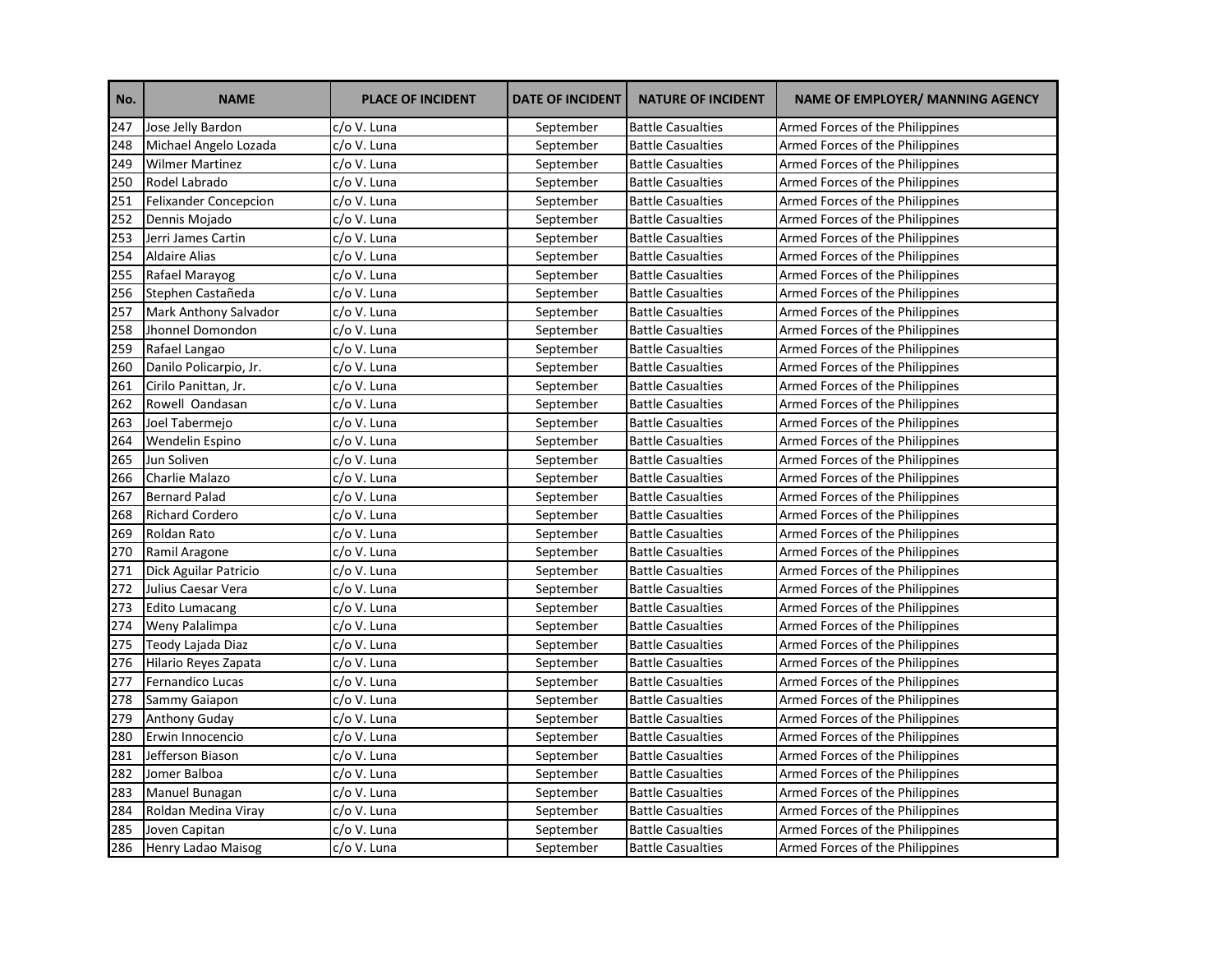| No. | <b>NAME</b>                   | <b>PLACE OF INCIDENT</b>  | <b>DATE OF INCIDENT</b> | <b>NATURE OF INCIDENT</b>       | <b>NAME OF EMPLOYER/ MANNING AGENCY</b>               |
|-----|-------------------------------|---------------------------|-------------------------|---------------------------------|-------------------------------------------------------|
| 287 | Jeffrey Taoingan              | c/o V. Luna               | September               | <b>Battle Casualties</b>        | Armed Forces of the Philippines                       |
| 288 | <b>Edison Trinidad</b>        | c/o V. Luna               | September               | <b>Battle Casualties</b>        | Armed Forces of the Philippines                       |
| 289 | Fredo Aventurado              | c/o V. Luna               | September               | <b>Battle Casualties</b>        | Armed Forces of the Philippines                       |
| 290 | <b>Richard Galino</b>         | c/o V. Luna               | September               | <b>Battle Casualties</b>        | Armed Forces of the Philippines                       |
| 291 | Darius Daligdig               | c/o V. Luna               | September               | <b>Battle Casualties</b>        | Armed Forces of the Philippines                       |
| 292 | Jayson Jamco                  | c/o V. Luna               | September               | <b>Battle Casualties</b>        | Armed Forces of the Philippines                       |
| 293 | <b>Ernesto Sison</b>          | c/o V. Luna               | September               | Vehicular Accident              | Armed Forces of the Philippines                       |
| 294 | Sgt. Jessie C. Sebala         | c/o V. Luna               | September               | <b>Battle Casualties</b>        | Armed Forces of the Philippines                       |
| 295 | Pfc Jeffrey N. Castillo       | c/o V. Luna               | September               | <b>Battle Casualties</b>        | Armed Forces of the Philippines                       |
| 296 | Pfc Fren V. Parenas           | c/o V. Luna               | September               | <b>Battle Casualties</b>        | Armed Forces of the Philippines                       |
| 297 | Pfc Juffel G. Olaer           | c/o V. Luna               | September               | <b>Battle Casualties</b>        | Armed Forces of the Philippines                       |
| 298 | Cpl Danilo B. Agustin         | c/o V. Luna               | September               | <b>Battle Casualties</b>        | Armed Forces of the Philippines                       |
| 299 | Pfc Gilmour B. Panitan        | c/o V. Luna               | September               | <b>Battle Casualties</b>        | Armed Forces of the Philippines                       |
| 300 | 1Lt. Florencio Mikael Meneses | c/o V. Luna               | September               | <b>Battle Casualties</b>        | Armed Forces of the Philippines                       |
| 301 | 1Lt. John Christopher Rama    | c/o V. Luna               | September               | <b>Battle Casualties</b>        | Armed Forces of the Philippines                       |
| 302 | Cpl Michael Baltazar          | c/o V. Luna               | September               | <b>Battle Casualties</b>        | Armed Forces of the Philippines                       |
| 303 | Pfc Julmuin Abdulahid         | c/o V. Luna               | September               | <b>Battle Casualties</b>        | Armed Forces of the Philippines                       |
| 304 | Cpl Mark Henson Caranzo       | c/o V. Luna               | September               | <b>Battle Casualties</b>        | Armed Forces of the Philippines                       |
| 305 | Pfc Alvin Dayna               | c/o V. Luna               | September               | <b>Battle Casualties</b>        | Armed Forces of the Philippines                       |
| 306 | Pvt Sergio Buagas             | c/o V. Luna               | September               | <b>Battle Casualties</b>        | Armed Forces of the Philippines                       |
| 307 | Cpl Allan Camerino            | c/o V. Luna               | September               | <b>Battle Casualties</b>        | Armed Forces of the Philippines                       |
| 308 | Pfc Jay Olivar                | c/o V. Luna               | September               | <b>Battle Casualties</b>        | Armed Forces of the Philippines                       |
| 309 | Sgt. Josefino Servilla        | c/o V. Luna               | September               | <b>Battle Casualties</b>        | Armed Forces of the Philippines                       |
| 310 | 1st Lt. Francis Damian        | c/o V. Luna               | September               | <b>Battle Casualties</b>        | Armed Forces of the Philippines                       |
| 311 | Jerico Belarmino              | Jollibee, Marikina City   | 10/2/2013               | Robbery and Shooting            | Selective Security Agency - Cainta, Rizal             |
| 312 | Balli Abubakar                | Cagayan de Oro City       | 10/3/2013               | Shooting Incident               | Armed Forces of the Philippines                       |
| 313 | Edwin Tompag Javier           | Netherlands               | 10/7/2013               | Ship Collision                  | OFW - Seaman                                          |
| 314 | Rosana Pavilion               | San Roque, Zamboanga City | 10/8/2013               | Flashflood victim               | Edwina C. Bernard (employer)                          |
| 315 | Jonathan Miguel               | Shell, Valenzuela City    | 10/16/2013              | Gasoline Explosion              | United Ace - Valenzuela City                          |
| 316 | Jerry Bilbao                  | South Cotobato            | 10/17/2013              | Cardiac arrest (during<br>duty) | Provincial Gov't S. Cotobato                          |
| 317 | Joan Marie Acuar              | Malate, Manila            | 10/18/2013              | Vehicular Accident              | DBP Service Corporation - Makati Ave., Makati<br>City |
| 318 | Susan Obedoza                 | Malate, Manila            | 10/18/2013              | Vehicular Accident              | DBP Service Corporation - Makati Ave., Makati<br>City |
| 319 | SPO2 Marianito Gudiz          | Guiwan, Zamboanga City    | 10/18/2013              | Shooting Insident               | <b>PNP</b>                                            |
| 320 | Richard Victoriano            | <b>KCC Mall of Marbel</b> | 10/19/2013              | <b>Machine Accident</b>         | <b>KCC Mall of Marbel</b>                             |
| 321 | Christopher A. Cano           | Bacalso Avenue, Cebu City | 10/22/2013              | Electrocution                   | AYS Construction - Cebu City                          |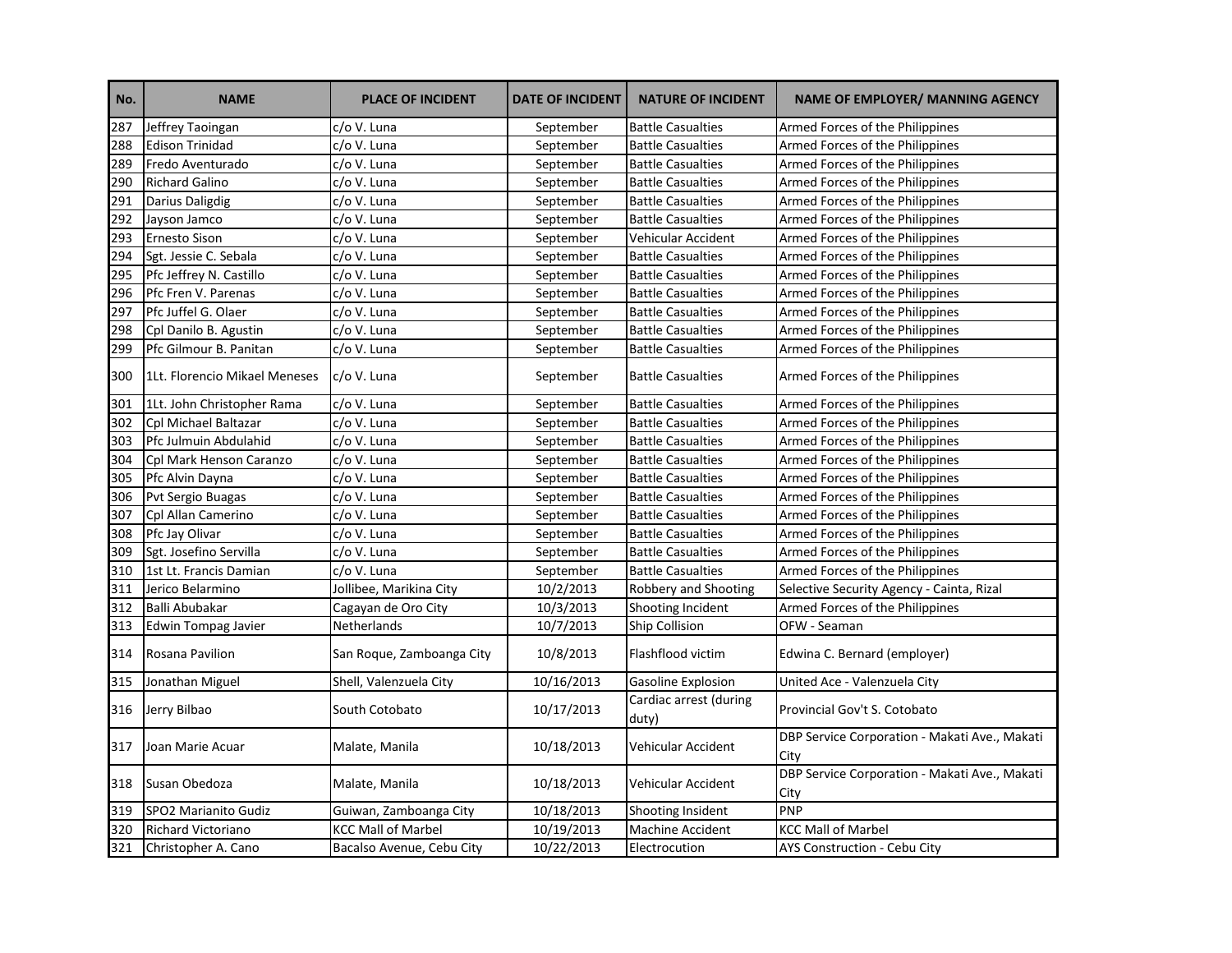| No. | <b>NAME</b>              | <b>PLACE OF INCIDENT</b>                         | <b>DATE OF INCIDENT</b> | <b>NATURE OF INCIDENT</b>                   | <b>NAME OF EMPLOYER/ MANNING AGENCY</b>                              |
|-----|--------------------------|--------------------------------------------------|-------------------------|---------------------------------------------|----------------------------------------------------------------------|
| 322 | Joelina Agduma           | Notre Dame of Lambayog,<br>Inc.                  | 10/29/2013              | Work Event Accident -<br><b>Sports Fest</b> | Notre Dame of Lambayog, Inc. - Lambayog                              |
| 323 | Sgt. Rolando Joseph      | Leyte                                            | 11/8/2013               | Typhoon Yolanda<br>Incident                 | Armed Forces of the Philippines                                      |
| 324 | <b>CPI Dennis Dasig</b>  | Leyte                                            | 11/8/2013               | Typhoon Yolanda<br>Incident                 | Armed Forces of the Philippines                                      |
| 325 | Olivia Samarita          | Brgy. San Isidro, Qezon City                     | 11/13/2013              | Robbery and Shooting                        | Bellbry Lubricants - Brgy. San Isidro, Qezon City                    |
| 326 | Lamberto Singdalar, Jr.  | Magallanes, Makati City                          | 11/14/2013              | Vehicular Accident                          | LBP Service Corporation - Makati City                                |
| 327 | Jessamine Marie Meneses  | Magallanes, Makati City                          | 11/14/2013              | Vehicular Accident                          | <b>Health Help Medical Center</b>                                    |
| 328 | SPO1 Lawrence Navarro    | Magallanes, Makati City                          | 11/14/2013              | Vehicular Accident                          | PNP                                                                  |
| 329 | Fernando Sison           | Magallanes, Makati City                          | 11/14/2013              | Vehicular Accident                          | DOST - Bicutan Taguig City                                           |
| 330 | Osias Mata               | Magallanes, Makati City                          | 11/14/2013              | Vehicular Accident                          | Staff Search Asia (Chowking) - Quezon City                           |
| 331 | Catalina Alinduza        | Magallanes, Makati City                          | 11/14/2013              | Vehicular Accident                          | AMA College - Magallanes Campus                                      |
| 332 | <b>Manuel Cabangbang</b> | St. Elizabeth Hospital, Inc. -<br>Koronadal City | 11/17/2013              | <b>Work Event Accident -</b><br>Sports Fest | St. Elizabeth Hospital, Inc. - Koronadal City                        |
| 333 | Irom P. Merculio         | Cebu City                                        | 11/18/2013              | Workplace Incident                          | Aurora Boulevard Soberano Builders - Cebu City                       |
| 334 | Cresencio Magbunga, Jr.  | Makati City                                      | 11/19/2013              | Vehicular Accident                          | DOLE-NCR - Makati City                                               |
| 335 | Tahir Mustapha Kamsa     | Taguig City                                      | 11/19/2013              | <b>Machine Accident</b>                     | Eastern International Plastic Packaging<br>Corporation - Taguig City |
| 336 | <b>Eldemar Pablo</b>     | Commonwealth, Quezon City                        | 11/19/2013              | <b>Robbery and Shooting</b>                 | Royal Monfort Construction Supply -<br>Commonwealth, Quezon City     |
| 337 | Emmanuel M. Madera       | Robinsons const. siye                            | 11/19/2013              |                                             | <b>Baermon Marketing Communications</b><br>Corporation -             |
| 338 | Christian E. Santillan   | Albay                                            | 11/20/2013              | Coal Mine Explosion                         | Samaju Corporation - Albay                                           |
| 339 | Moises P. Boyon          | Albay                                            | 11/20/2013              | Coal Mine Explosion                         | Samaju Corporation - Albay                                           |
| 340 | Jerson V. Dela Cruz      | Albay                                            | 11/20/2013              | Coal Mine Explosion                         | Samaju Corporation - Albay                                           |
| 341 | Antonio G. Grageda       | Albay                                            | 11/20/2013              | Coal Mine Explosion                         | Samaju Corporation - Albay                                           |
| 342 | <b>Felipe Montilla</b>   | Parañaque City                                   | 11/23/2013              | <b>Robbery and Shooting</b>                 | Western Union Money Transfer - Parañaque<br>City                     |
| 343 | Pfc Mike Quizagan        | <b>Balbalan Kalinga</b>                          | 11/28/2013              | Rebel Ambush                                | Philippine Army - Kalinga Base                                       |
| 344 | Pfc Albert Abordo        | Balbalan Kalinga                                 | 11/28/2013              | Rebel Ambush                                | Philippine Army - Kalinga Base                                       |
| 345 | Pfc Elvis Macario        | Balbalan Kalinga                                 | 11/28/2013              | Rebel Ambush                                | Philippine Army - Kalinga Base                                       |
| 346 | Alfredo P. Dofredo       | Albay                                            | 11/29/2013              | <b>Fall Accident</b>                        | DCTV Cable Network Broadband Inc. - Albay                            |
| 347 | Roderick I. Rafael       | Albay                                            | 12/2/2013               | Electrocution                               | Arphen Signs Advertising - Albay                                     |
| 348 | Dennis L. Aycardo        | Albay                                            | 12/2/2013               | Electrocution                               | Arphen Signs Advertising - Albay                                     |
| 349 | Jorge David Cruz         | Albay                                            | 12/2/2013               | Electrocution                               | Arphen Signs Advertising - Albay                                     |